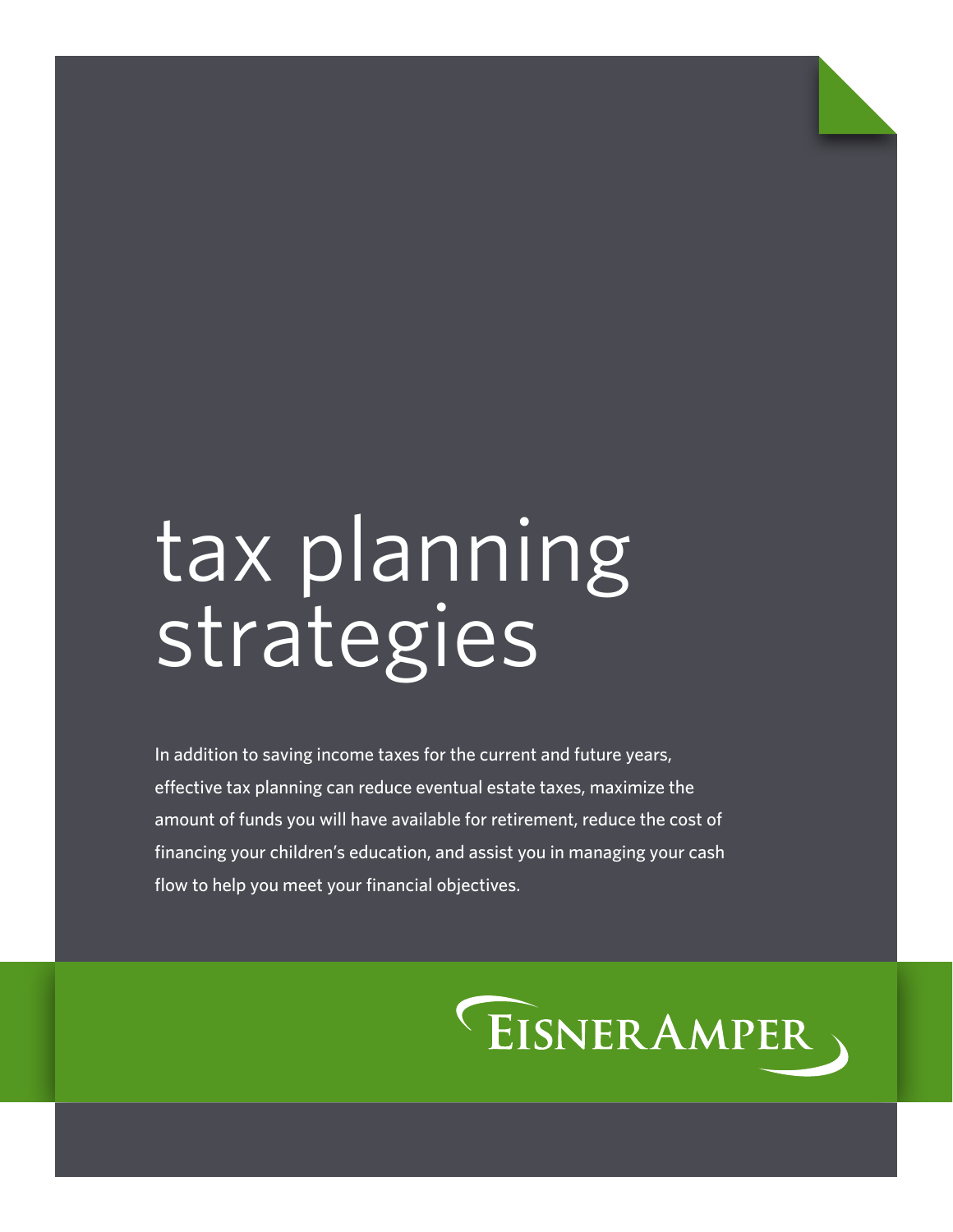Tax planning strategies can defer some of your current year's tax liability to a future year, thereby freeing up cash for investment, business, or personal use. This can be accomplished by timing when certain expenses are paid, or controlling when income is recognized. Tax planning allows you to take advantage of tax rate differentials between years. However, if tax rates rise in a subsequent year, extra caution may be necessary. If monitored properly, tax planning can also help you minimize, or even prevent, the impact of the alternative minimum tax ("AMT") and preserve the tax benefit of many of your deductions.

The key things you should understand as you look for ways to minimize your taxes are:

- Residents of states with high income and property taxes, such as New York, California, Connecticut, Pennsylvania and New Jersey, are most likely to be subject to the AMT.
- The current top long-term capital gains tax rate is 20%. Including the additional 3.8% Medicare Contribution Tax on net investment income, the top long-term capital gains rate could be 23.8% and the top short-term capital gains tax rate could be as much as 43.4%.
- Under current law, the complex netting rules have the potential effect of making your long-term capital gains subject to short-term rates, so you must carefully time your security trades to ensure that you receive the full benefit of the lowest capital gains tax rate.
- There may be limitations on the deductibility of your itemized deductions ("Pease") provision and on the allowable amount of your personal exemptions provision ("PEP") based on your adjusted gross income ("AGI"). Various phaseouts that reduce your deductions and/or exemptions can increase your tax liability and your effective tax rate.
- Consider the impact that the additional Medicare Contribution Tax on net investment income will have on your particular tax situation. Certain direct and indirect expenses, such as margin interest and state taxes, may decrease the surtax and it may make sense to prepay these expenses, even if you are projected to be in the AMT.
- Gift and estate taxes can reduce the amount your beneficiaries will receive by 40% to 50%, depending on which state one is a resident of at date of death. However, there are planning techniques and strategies available to maximize the amount of wealth that is preserved for your family.

# TAX PLANNING GOALS

#### **Proper tax planning can achieve the following goals:**

- Reduce the current year's tax liability.
- Defer the current year's tax liability to future years.
- Reduce any potential future years' tax liabilities.
- Maximize the tax savings from allowable deductions.
- Minimize the effect of the AMT on this year's tax liability.
- Maximize tax savings by taking advantage of available tax credits.
- Maximize the amount of wealth that stays in your family.
- Minimize capital gains tax.
- Minimize the Medicare Contribution Tax on net investment income.
- Avoid penalties for underpayment of estimated taxes.
- Increase availability of cash for investment, business, or personal needs by deferring your tax liability.
- Manage your cash flow by projecting when tax payments will be required.
- Minimize potential future estate taxes to maximize the amount left to your beneficiaries and/or charities (rather than the government).
- Maximize the amount of money you will have available to fund your children's education as well as your retirement.

 $\bullet$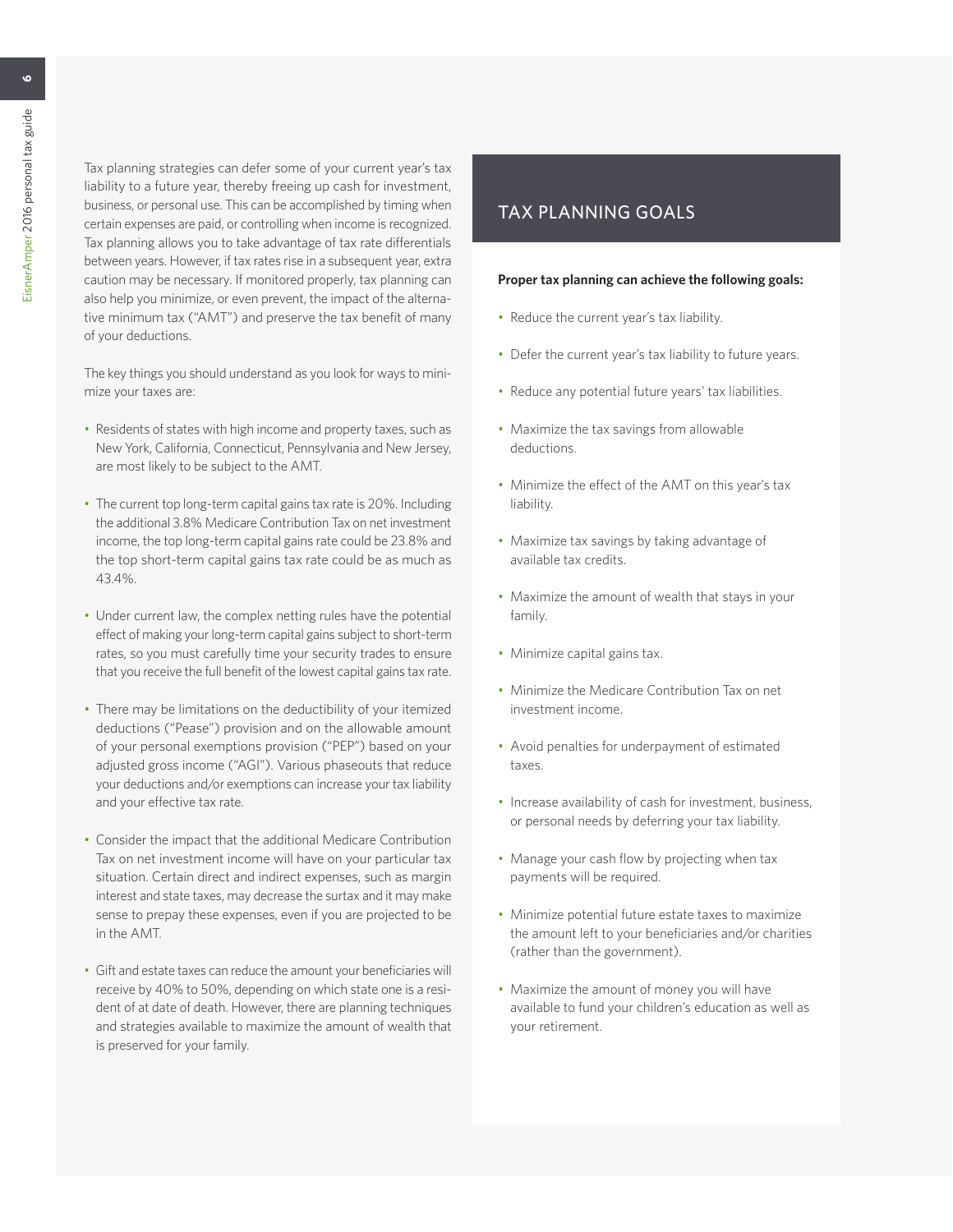#### YEAR-END TAX PLANNING TIPS

Tax Tip 1 provides a snapshot of key strategies geared toward helping you achieve your planning goals. It includes ideas to help you reduce your current year's tax as well as ideas to reduce any potential future taxes. While this chart is not all inclusive, it is a good starting point to help you identify planning ideas that might apply to your situation. Keep in mind that many of the strategies involve knowing what your approximate income, expenses and tax rates will be for the current and subsequent years and then applying the applicable tax law for each year to determine the best path to follow. Implementation of many of these ideas requires a thorough knowledge of tax laws, thoughtful planning and timely action.

Timing when you pay deductible expenses and when you receive income (to the extent you have control) can permanently reduce your taxes — especially if you are subject to the AMT in one year but not another. Timing expenses and income can also defer some of your tax liability to next year (or even later years) giving you, rather than the government, use of your money.

To gain the maximum benefit, you need to project, as best you can, your tax situation for the current and subsequent years. This will help you identify your tax bracket for each year and determine whether the AMT will likely affect you in either or both years. Your year-todate realized long- and short-term capital gains and losses should be included in your projections. Be sure to consider prior-year loss carry forwards (if any). Based on these results, you can decide what steps to take prior to year-end. You will be able to decide whether or not you should prepay deductions and defer income, defer expenses and accelerate income, realize capital losses, or lock in capital gains.

Tax Tip 2 offers basic guidance for deciding when to prepay or defer deductible expenses and when to defer or collect taxable income.

Tax Tip 3 offers steps to follow relating to realized capital gains and/or losses, and the type of gains and losses you should trigger.

#### STEPS TO TAKE IF THE AMT APPLIES EITHER THIS YEAR OR NEXT

As a general rule, if your year-end projection indicates that you will be in the AMT, it is very important that you do not pay any of the following expenses prior to the end of the year, as they are not deductible in computing your AMT and you will not receive a tax benefit from the deduction:

- State and local income taxes
- Real estate taxes

• Miscellaneous itemized deductions such as investment expenses and employee business expenses

Conversely, if you are not projected to be in the AMT in the current year, you should try to prepay as many of the above expenses as possible to receive the maximum tax benefit. Keep in mind, though, that the more you prepay, the more likely you will end up in the AMT.

#### EXPENSES YOU CAN PREPAY

Here are the most common deductible expenses you can easily prepay by December 31, if appropriate:

#### **Charitable Contributions**

You can deduct charitable gifts of cash and tangible personal property, such as clothing and household goods, up to 50% of your AGI and charitable gifts of appreciated capital gain properties up to 30% of your AGI.

#### **State and Local Income Taxes**

If you are not in the AMT this year, you can prepay before December 31 your fourth-quarter estimated state tax payment due on January 15 of the following year, as well as any state income tax you project will be due on April 15 of the following year. You will gain the benefit of a tax deduction in the current year and protect those deductions that could be lost if you fell into the AMT next year. Prepaying these taxes will probably outweigh any lost earnings on the use of the funds. However, be careful that the prepayment itself doesn't put you into the AMT. Prepayment of state income taxes may also reduce the Medicare Contribution Tax to the extent that such taxes are allocated against any investment income. As a result, you may wish to consider such prepayment even if it puts you into the AMT.

#### **Real Estate Taxes**

Like state and local income taxes, prepaying next year's real estate taxes prior to year-end can be an especially beneficial strategy should you end up subject to the AMT next year, but not in the current year.

#### **Miscellaneous Itemized Deductions**

Miscellaneous itemized deductions are deductible for regular income tax purposes only if they exceed, in the aggregate, 2% of your AGI. Bunching these deductions to gain the most favorable tax result may be a viable strategy, as a tax benefit is received if you are not subject to the AMT. Investment expenses may also reduce the Medicare Contribution Tax on net investment income.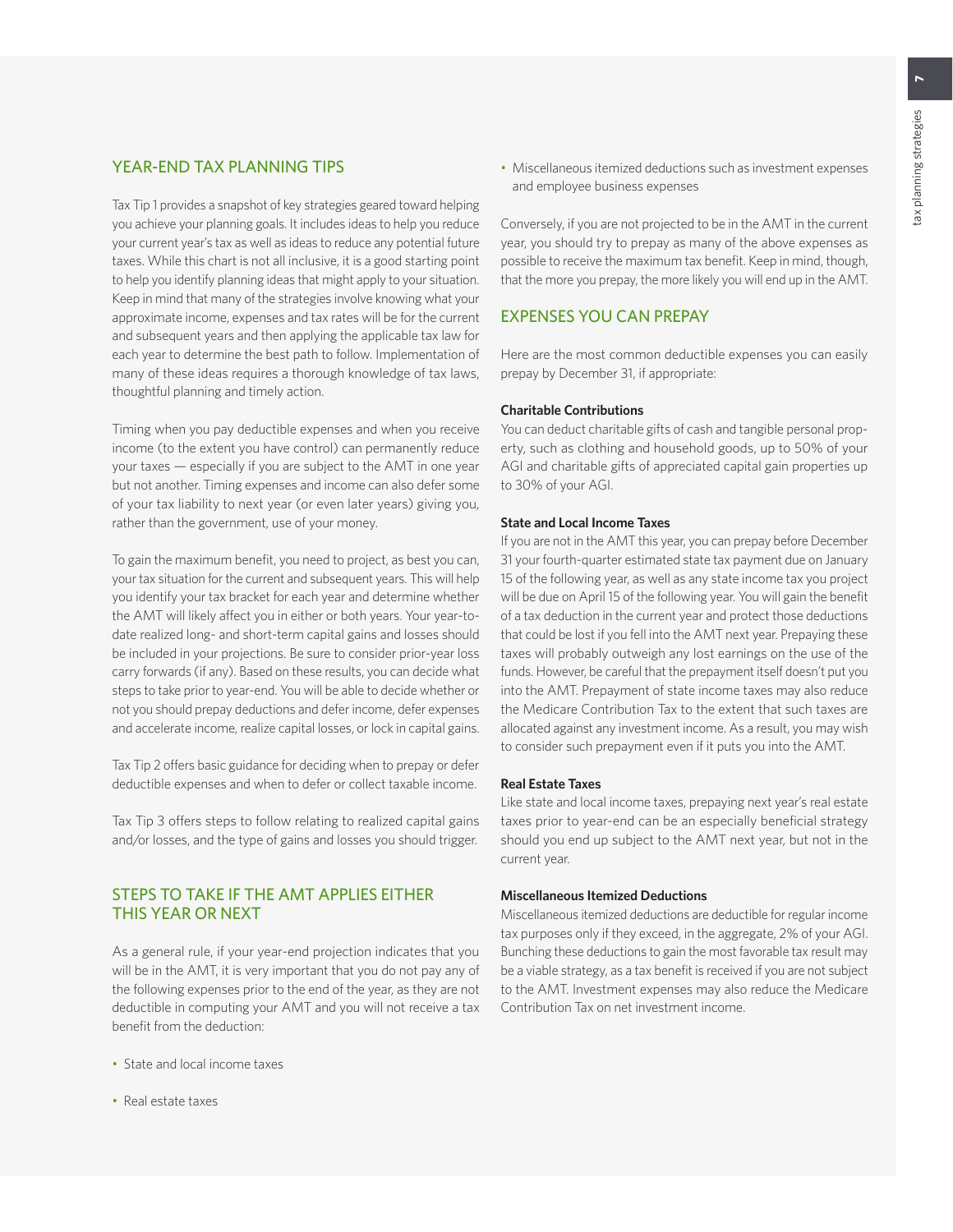# **tax tip**

# **1**<br>**1** KEY TAX PLANNING STRATEGIES

| <b>Situation</b>                                                                                                   | Planning idea                                                                                                                                                                                                                                                                                                        | <b>Detailed discussion</b>                |
|--------------------------------------------------------------------------------------------------------------------|----------------------------------------------------------------------------------------------------------------------------------------------------------------------------------------------------------------------------------------------------------------------------------------------------------------------|-------------------------------------------|
| Your regular tax rate will be the same or<br>lower next year and the AMT will not apply<br>in either year.         | • Prepay deductions.<br>• Defer income.                                                                                                                                                                                                                                                                              | Pg7<br>Pg 10                              |
| Your regular tax rate will increase next year<br>and the AMT will not apply in either year.                        | • Defer deductions.<br>• Accelerate income, but only if the tax rate increase warrants<br>accelerating tax payments.                                                                                                                                                                                                 | Pg 10                                     |
| The regular tax rate applies this year and is<br>higher than the AMT rate that you expect will<br>apply next year. | • Prepay deductions, especially if they are not deductible against<br>the AMT and would therefore be lost next year. These deductions<br>include state and local income taxes, real estate taxes,<br>and miscellaneous itemized deductions such as investment fees.<br>• Defer income.                               | Pg 25                                     |
| This year you are in the AMT and next year<br>you will be subject to a higher regular tax rate.                    | . Defer deductions, especially those not allowed against the AMT<br>that would be lost this year.<br>· Accelerate income.                                                                                                                                                                                            | Pg 23                                     |
| You have net realized capital losses this year<br>or loss carryforwards from last year.                            | • Consider recognizing capital gains by selling appreciated securities<br>to offset realized losses and loss carryforwards, thereby locking in<br>the appreciation.                                                                                                                                                  | Pg 11                                     |
| You have net realized capital gains this year.                                                                     | • Sell securities with unrealized losses to offset the gains – if market<br>conditions justify it.<br>• Use a bond swap to realize losses.<br>• Consider tax implications of netting rules.<br>• Avoid wash sale rules.<br>• Consider the implications of the Medicare Contribution Tax on net<br>investment income. | Pg 11<br>Pg 38<br>Pg 35<br>Pg 38<br>Pg 18 |
| You are contemplating purchasing new<br>business equipment.                                                        | • Accelerate the purchases into 2015 to take advantage of section 179<br>deductions available this year. (Purchases must be placed in service in<br>2015.                                                                                                                                                            | Pg 28                                     |
| Your miscellaneous deductions will be<br>reduced due to the limitation based on 2%<br>of your AGI.                 | • Bunch these deductions into a single year, thereby increasing the<br>deductible amount. Make sure you avoid the AMT. To the extent that<br>these deductions are investment expenses they can reduce the<br>Medicare Contribution Tax on net investment income.                                                     | Pg 12                                     |
| A penalty for underpayment of estimated<br>taxes will apply.                                                       | . Withhold additional amounts of tax from your wages before December 31.<br>• Prepay fourth quarter estimates due January 15 and increase the<br>payment amount, if necessary.<br>. Have withholding taken out of your retirement plan distribution.                                                                 | Pg 21                                     |
| You want to diversify a concentrated<br>low-basis stock position and avoid<br>paying taxes currently.              | . Consider using a charitable remainder trust that will allow you to sell the<br>stock in exchange for an annuity. This will allow you to defer the tax<br>while benefiting a charity of your choice.                                                                                                                | Pg 66                                     |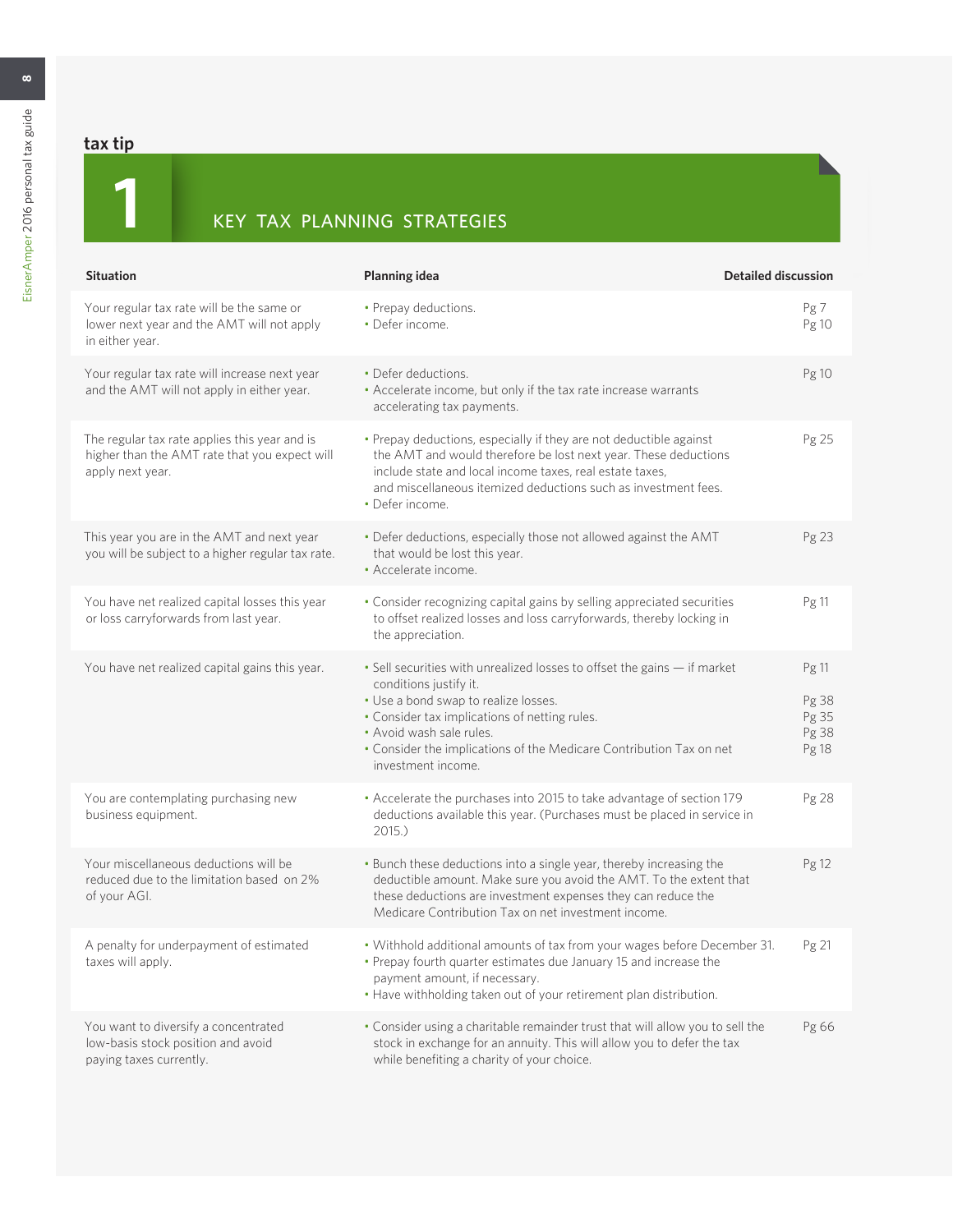# **tax tip**

# **1** KEY TAX PLANNING STRATEGIES

| <b>Situation</b>                                                                                                                                                                                                   | <b>Planning idea</b>                                                                                                                                                                                                                                                                                                                                                                                                                                                                                                                                                        | <b>Detailed discussion</b> |
|--------------------------------------------------------------------------------------------------------------------------------------------------------------------------------------------------------------------|-----------------------------------------------------------------------------------------------------------------------------------------------------------------------------------------------------------------------------------------------------------------------------------------------------------------------------------------------------------------------------------------------------------------------------------------------------------------------------------------------------------------------------------------------------------------------------|----------------------------|
| You have incentive stock options that you<br>can exercise.                                                                                                                                                         | . Consider exercising your options to start the long-term holding period,<br>but only if the spread between the market price of the stock and the<br>exercise price will not put you into the AMT.                                                                                                                                                                                                                                                                                                                                                                          | Pg 42                      |
| Your passive activity losses exceed your<br>passive income.                                                                                                                                                        | . Dispose of an activity that is generating passive losses in order to deduct<br>the suspended loss on that activity. However, consider the impact of the<br>Medicare Contribution Tax on net investment income on net passive income.                                                                                                                                                                                                                                                                                                                                      | Pg 53                      |
| You would like to make significant charitable<br>contributions.                                                                                                                                                    | . Donate appreciated securities you have held for more than one year.<br>• Consider establishing a charitable trust or a private foundation, or take<br>advantage of a donor-advised fund.<br>• Consider donating partial interests in certain assets such as a conservation<br>easement, remainder interest in real estate or art work to a museum.                                                                                                                                                                                                                        | Pg 63<br>Pg 65<br>Pg 64    |
| You need funds for personal use, such as<br>improvements to your home in excess of the<br>mortgage limitations or to pay tax liabilities.                                                                          | . Sell marketable securities with little or no appreciation to fund your needs,<br>and then use margin debt to purchase replacement securities. The interest<br>on the debt will be deductible, subject to investment interest limitations.<br>The interest may also reduce the Medicare Contribution Tax on net<br>investment income.<br>· Take distributions, if available, from partnerships, limited liability<br>companies, or S corporations on income that you have already paid<br>taxes on. Be sure you have sufficient tax basis and are "at risk" in the entity. | Pg 72<br>Pg 29             |
| You want to take advantage of the tax-deferred<br>nature of retirement accounts.                                                                                                                                   | . Maximize your contributions to your retirement accounts and take<br>advantage of the best plans available to you prior to December 31.                                                                                                                                                                                                                                                                                                                                                                                                                                    | Pg 76                      |
| You expect the value of your IRA to appreciate<br>over time, and you want to position your IRA<br>now so that there will be little or no tax impact<br>when you or your beneficiaries take distributions<br>later. | • Consider converting your traditional IRA into a Roth IRA in the current<br>year. However, this will cause a current tax liability, since the converted<br>amount is subject to income tax in the year of the conversion.                                                                                                                                                                                                                                                                                                                                                  | Pg 79                      |
| You have a sizeable estate and want to protect<br>your assets from estate tax.                                                                                                                                     | • Make gifts of \$14,000 to each individual in 2015, and again in 2016.<br>. Pay beneficiaries' tuition and medical expenses directly to the providers.<br>. Use your lifetime gift tax exclusion of \$5.43 million effective for 2015,<br>\$5.45 million effective for 2016; for subsequent years, the exclusion<br>will be indexed for inflation.                                                                                                                                                                                                                         | Pg 85                      |
| You want to transfer assets to your designated<br>beneficiaries during your lifetime.                                                                                                                              | • Create a grantor retained annuity trust ("GRAT").<br>• Set up a family limited partnership ("FLP") or family limited liability company<br>("FLLC").<br>. Make loans to your beneficiaries at minimum required interest rates.                                                                                                                                                                                                                                                                                                                                             | Pg 88<br>Pg 88<br>Pg 87    |
| You want to provide for your children's and/or<br>grandchildren's qualified education costs.                                                                                                                       | • Establish and fund a 529 plan that can grow tax-free as long as you use the<br>funds to pay for qualified education expenses.                                                                                                                                                                                                                                                                                                                                                                                                                                             | Pg 97                      |
| You and your spouse are a legally married<br>same-sex couple.                                                                                                                                                      | . Review your income and estate tax filings to determine if any tax refund<br>claims should be filed.<br>. Review and update your estate plan.<br>. Review health and retirement plans and Social Security benefits.                                                                                                                                                                                                                                                                                                                                                        | Pg 100                     |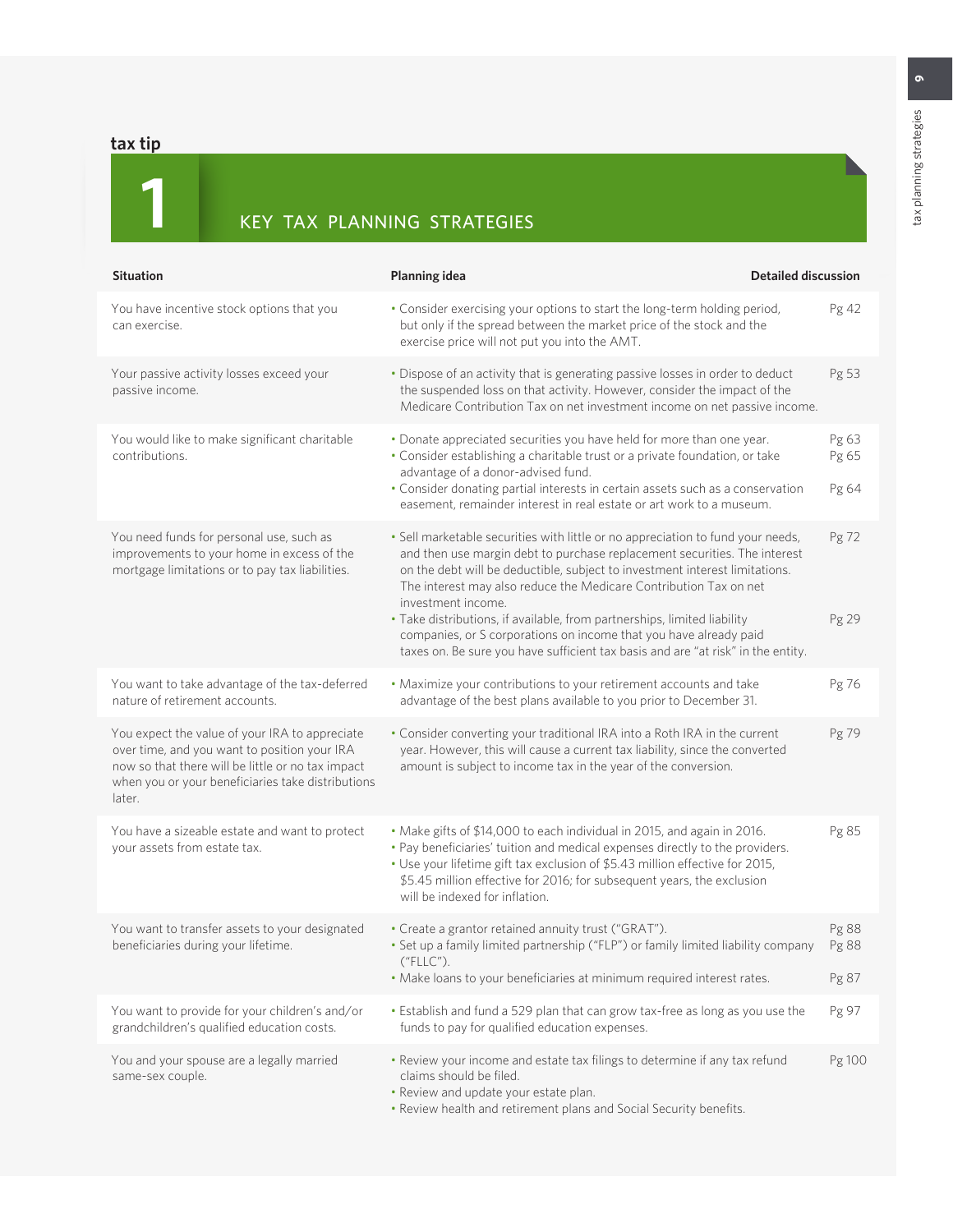#### **Mortgage Interest**

Consider prepaying your mortgage payment for next January in the current year in order to accelerate the deduction.

#### **Margin Interest**

Be sure to pay any margin interest before December 31, since interest accrued at year-end is only deductible if actually paid. This may also reduce the Medicare Contribution Tax on net investment income.

# INCOME YOU CAN ACCELERATE OR DEFER

Timing income can be more difficult than timing deductions, but here are some types of income for which you may be able to control the timing of receipt so you can gain the advantage of having the income taxed in a year that you are in a lower tax bracket.

#### **Cash Salaries or Bonuses**

If you anticipate your current year's income tax rate to be lower than next year's rate, you can accelerate salary or bonuses into the current year. You would need to determine if there are strict limitations on amounts that can be accelerated. However, if next year's rate is lower than your current year's rate, it may make sense to defer such income until next year provided the income is not constructively received (made available to you in the current year).

#### **Consulting or Other Self-Employment Income**

If you are a cash-basis business and you anticipate your current year's tax rate to be lower than next year's rate, you can accelerate income into the current year. Otherwise, you would want to defer such income.

#### **tax tip**



# **2** AMT TAX PLANNING STRATEGIES

|                                                                                                                                                                                            | You will not be in the AMT this<br>year or next year and next year's tax rate |                  |                   | You are in the AMT*           |                   |  |
|--------------------------------------------------------------------------------------------------------------------------------------------------------------------------------------------|-------------------------------------------------------------------------------|------------------|-------------------|-------------------------------|-------------------|--|
| Nature of deduction<br>or income                                                                                                                                                           | will be the same<br>as the current year<br>or will decrease                   | will<br>increase | only<br>this year | this year<br>and<br>next year | only<br>next year |  |
| Charitable contributions, mortgage<br>interest, investment interest and<br>self-employed expenses                                                                                          | Prepay                                                                        | Defer            | Defer             | Prepay                        | Prepay            |  |
| State and local income taxes.<br>real estate taxes, and miscellaneous<br>deductions that are not deductible<br>if you are in the AMT                                                       | Prepay                                                                        | Defer            | Defer             | Defer                         | Prepay            |  |
| Income such as bonuses, self-employed<br>consulting fees, retirement plan distributions,<br>and net short-term capital gains<br>(unless you have long-term losses offsetting<br>the gains) | Defer                                                                         | Collect          | Collect           | Defer                         | Defer             |  |
| Miscellaneous itemized deductions<br>bunched (not deductible for the AMT)<br>into a single year to exceed the 2% AGI<br>income floor                                                       | Prepay                                                                        | Defer            | Defer             | Defer                         | Prepay            |  |

**Legend:** *Prepay before the end of the current year/Defer into next year or later/Collect before the end of the year \*The chart assumes your regular tax rate on ordinary income is higher than the maximum AMT rate of 28%.*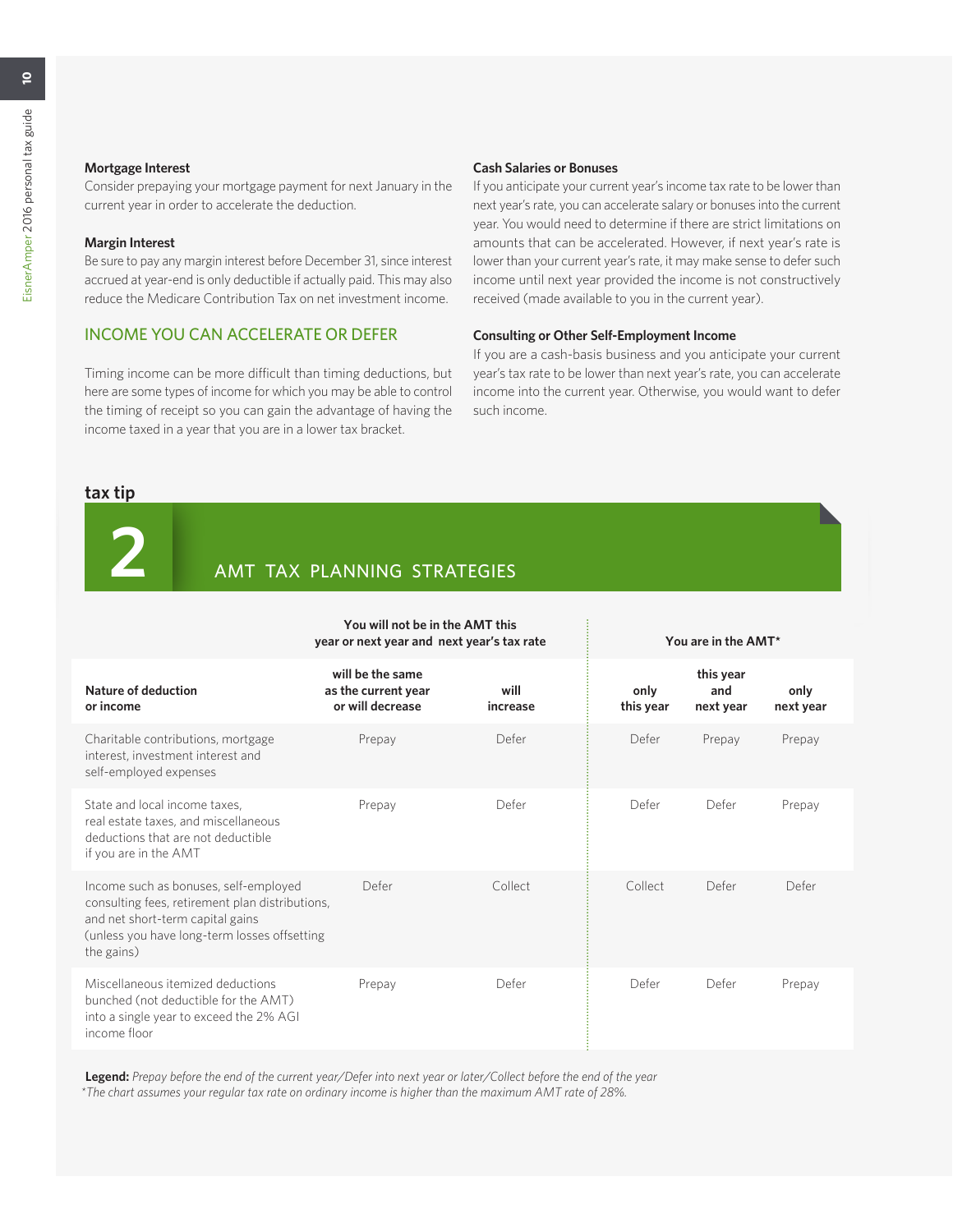#### **Retirement Plan Distributions**

If you are over age 59<sup>1</sup>/<sub>2</sub> and your tax rate is low this year, you may consider taking a taxable distribution from your retirement plan even if it is not required, or consider a Roth IRA conversion.

The law that allowed tax-free distributions from individual retirement accounts ("IRAs") to public charities made by individuals age 701 /2 of up to \$100,000 has been made permanent as a result of the Protecting Americans from Tax Hikes Act of 2015 ("PATH"). The provision allows an individual to exclude the distribution from income — thereby reducing the limitations based on a percentage of AGI — and also reduced state income taxes by reducing state taxable income.

#### **Capital Gains**

The following ideas can lower your taxes this year:

• If you have unrealized net short-term capital gains, you can sell the positions and realize the gains in the current year if you expect next year's tax rate to be higher. This may be a good strategy if the gain will be taxed at the AMT rate of 28% this year but at 39.6% next year (exclusive of the additional Medicare Contribution Tax). Only consider this strategy if you do not otherwise intend to hold the position for more than 12 months, making it eligible for the long-term capital gain rate of 20%, exclusive of the additional Medicare Contribution Tax. However, you may be able to apply

the netting rule which may result in the offsetting of long-term losses to short-term gains, resulting in a tax savings of 39.6% rather than 20%.

- Review your portfolio to determine if you have any securities that you may be able to claim as worthless, thereby giving you a capital loss before the end of the year. A similar rule applies to bad debts.
- Consider a bond swap to realize losses in your bond portfolio. This swap allows you to purchase similar bonds and avoid the wash sale rule while maintaining your overall bond positions.
- Similarly, you may consider selling securities this year to realize long-term capital gains that may be taxed at the more favorable rate this year, and then buying them back to effectively gain a step-up in basis. Since the sales are at a gain, the wash sale rules do not apply.

#### **Real Estate and Other Non-Publicly Traded Property Sales**

If you are selling real estate or other non-publicly traded property at a gain, you would normally structure the terms of the arrangement so that most of the payments would be due next year. You can use the installment sale method to report the income. This would allow you to recognize only a portion of the taxable gain in the current year to the extent of the payments you received, thereby allowing you to defer much of that tax to future years.

#### **tax tip**

# **3** YEAR-END CAPITAL GAINS AND LOSSES

| If you have                                                                               | Consider taking these steps                                                                                                                                                                                                                   |
|-------------------------------------------------------------------------------------------|-----------------------------------------------------------------------------------------------------------------------------------------------------------------------------------------------------------------------------------------------|
| Both short-term and long-term losses                                                      | Sell securities to recognize unrealized gains, preferably if held short-term, up to the<br>amount of your losses less \$3,000.                                                                                                                |
| Long-term gains in excess of short-term losses                                            | Take losses equal to the net gain, plus \$3,000. Use long-term loss positions first,<br>then short-term loss positions.                                                                                                                       |
| Both short-term and long-term gains, or<br>short-term gains in excess of long-term losses | Take losses equal to the net gain, plus \$3,000. Use long-term loss positions first<br>to gain the benefit of offsetting short-term gains (taxed at a rate as high<br>as 39.6% plus 3.8% Medicare Contribution Tax on net investment income). |
| Worthless securities and bad debts                                                        | Identify these securities and debts and take the necessary steps to ensure that the<br>losses are deductible in the current year, by having the proper substantiation.                                                                        |

**Note:** *If you are married filing separately substitute \$1,500 for \$3,000 in the above tip.*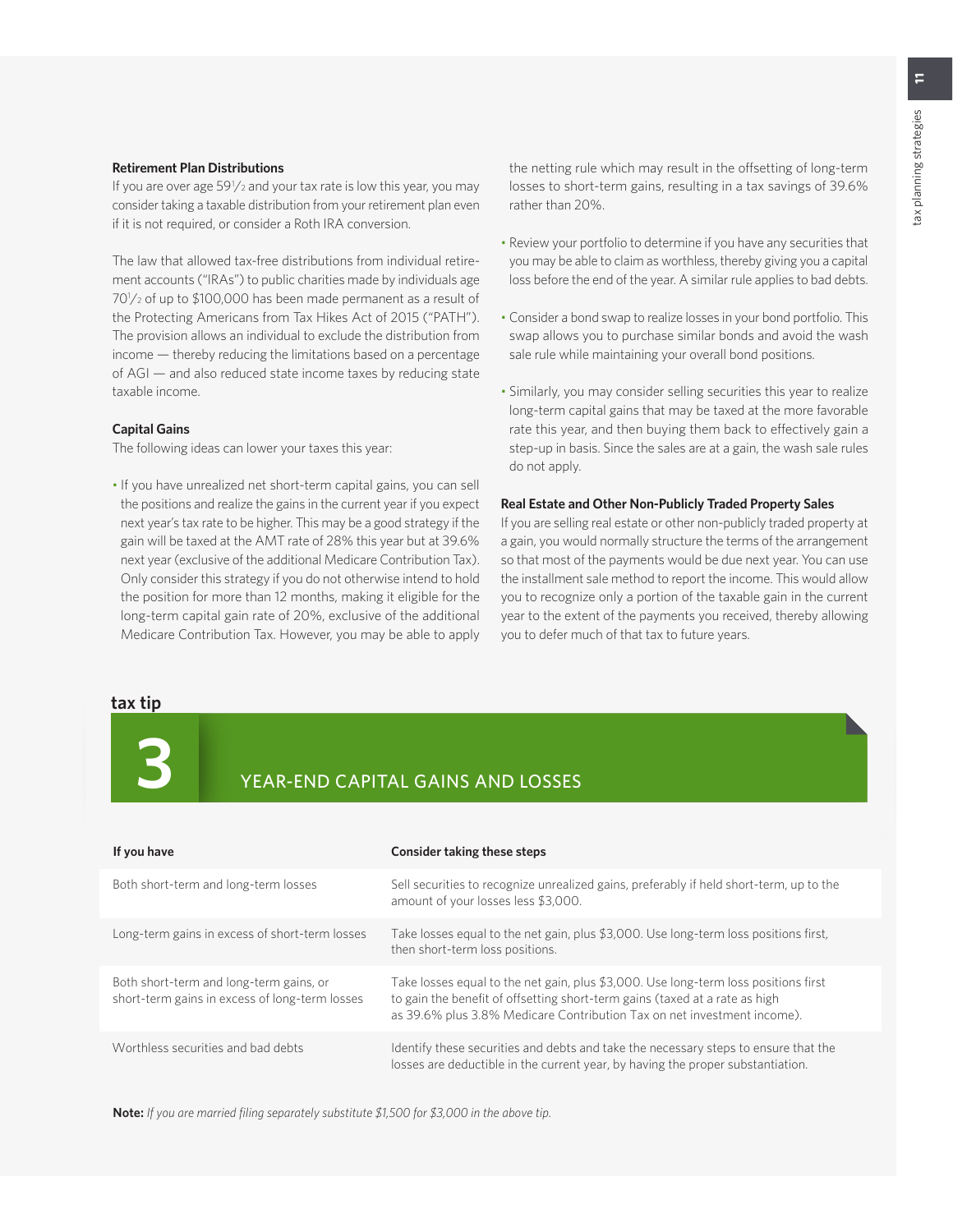If you have U.S. Treasury Bills maturing early next year, you may want to sell these bills to recognize income in the current year if you expect to be in a lower tax bracket this year than next year.

#### BUNCHING DEDUCTIONS

Bunching miscellaneous itemized deductions from two different years into a single year may allow you to exceed the 2% AGI limitation that applies to these deductions. If you have already exceeded the 2% floor, or will do so by prepaying some of next year's expenses now, prepay the following expenses by December 31 (assuming you will not be in the AMT this year):

#### **Investment Expenses**

These include investment advisory fees, custody fees, and investment publications. Such expenses may also reduce the Medicare Contribution Tax on net investment income.

#### **Professional Fees**

The most common of these fees relate to income, gift, and estate tax planning; tax return preparation; accounting; and legal expenses (to the extent deductible).

#### **Unreimbursed Employee Business Expenses**

These include business travel, meals, entertainment, vehicle expenses and publications, all exclusive of personal use. You must reduce expenses for business entertainment and meals (including those while away from home overnight on business) by 50% before the 2% floor applies.

#### **Medical Expenses**

These expenses are deductible only if they exceeded 10% of your AGI (also 10% for AMT purposes). The threshold is 7.5% of AGI for any tax year beginning before January 1, 2017 for taxpayers who have attained age 65 before the close of such year. Therefore, bunching unreimbursed medical expenses into a single year could result in a tax benefit. Medical expenses include health insurance and dental care. If you are paying a private nurse or a nursing home for a parent or other relative, you can take these expenses on your tax return even if you do not claim the parent or relative as your dependent, assuming you meet certain eligibility requirements.

#### ADJUST YEAR-END WITHHOLDING OR MAKE ESTIMATED TAX PAYMENTS

If you expect to be subject to an underpayment penalty for failure to pay your current-year tax liability on a timely basis, consider increasing your withholding and/or make an estimated tax payment between now and the end of the year in order to eliminate or minimize the amount of the penalty.

#### UTILIZE BUSINESS LOSSES OR TAKE TAX-FREE DISTRIBUTIONS

It may be possible to deduct losses that would otherwise be limited by your tax basis or the "at risk" rules. Or, you may be able to take taxfree distributions from a partnership, limited liability company ("LLC") or S corporation if you have tax basis in the entity and have already been taxed on the income. If there is a basis limitation, consider contributing capital to the entity or making a loan under certain conditions. See further discussion in the chapter on business owners.

#### PASSIVE LOSSES

If you have passive losses from a business in which you do not materially participate that are in excess of your income from these types of activities, consider disposing of the activity. The tax savings can be significant since all losses become deductible when you dispose of the activity. Even if there is a gain on the disposition, you can receive the benefit of having the long-term capital gain taxed at 23.8% inclusive of the Medicare Contribution Tax with all the previously suspended losses offsetting ordinary income at a potential tax benefit of 43.4% inclusive of the Medicare Contribution Tax.

#### INCENTIVE STOCK OPTIONS

Review your incentive stock option plans ("ISOs") prior to year- end. A poorly timed exercise of ISOs can be very costly since the spread between the fair market value of the stock and your exercise price is a tax preference item for AMT purposes. If you are in the AMT, you will have to pay a tax on that spread, generally at 28%. If you expect to be in the AMT this year but do not project to be next year, you should defer the exercise. Conversely, if you are not in the AMT this year, you should consider accelerating the exercise of the options; however, keep in mind to not exercise so much as to be subject to the AMT.

#### ESTATE PLANNING

If you have not already done so, consider making your annual exclusion gifts to your beneficiaries before the end of the year. You are allowed to make tax-free gifts of up to \$14,000 per year, per individual (\$28,000 if you are married and use a gift-splitting election, or \$14,000 from each spouse if the gift is funded from